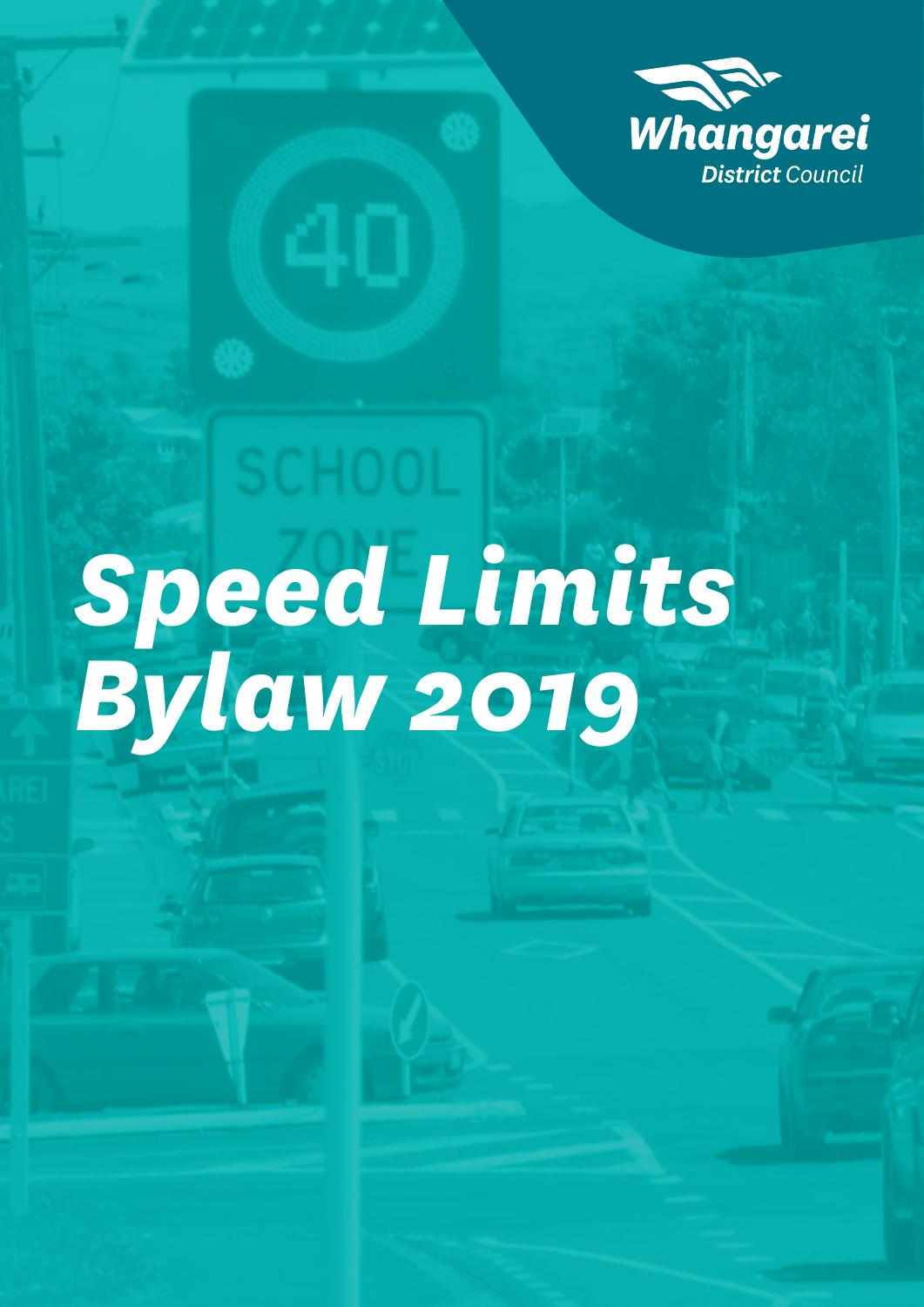Pursuant to the Land Transport Act 1998, Whangarei District Council makes the following Bylaw about speed limits and urban traffic areas in the Whangarei District.

# *Bylaw contents*

| 1 <mark>.0 Title ......................</mark>                                                             |  |
|------------------------------------------------------------------------------------------------------------|--|
| 2.0 Commencement 2                                                                                         |  |
| 3.0 Application 2                                                                                          |  |
| Part 1 - Preliminary Provisions. 3                                                                         |  |
|                                                                                                            |  |
| 5.0 Interpretation $\ldots \ldots \ldots \ldots \ldots$ 3                                                  |  |
| <b>Part 2 - Speed Limits and Urban Traffic</b>                                                             |  |
|                                                                                                            |  |
| 6.0 Speed Limits $\overline{\phantom{a}\cdots\cdots\cdots\cdots\cdots\cdots}$                              |  |
| 7.0 Urban Traffic Areas. $\dots\dots\dots\dots$                                                            |  |
| 8.0 Descriptions and maps 3                                                                                |  |
| Part 3 - Enforcement, Offences<br>and Penalties. 3                                                         |  |
|                                                                                                            |  |
| <b>Schedule 1: Roads Subject to a</b><br>Speed Limit of $20km/h$ 4                                         |  |
| Schedule 2: Roads Subject to a<br>Speed Limit of $3$ okm/h4                                                |  |
| Schedule 3: Roads Subject to a<br>Speed Limit of $40km/h$ . $\ldots$ $\ldots$ $\ldots$ $\ldots$ $\ldots$ 5 |  |
| <b>Schedule 4: Roads Subject to a Speed Limit of</b><br>50km/h and Urban Traffic Areas 6                   |  |

| Schedule 5: Roads Subject to a<br>Speed Limit of 60km/h8                 |
|--------------------------------------------------------------------------|
| Schedule 6: Roads Subject to a<br>Speed Limit of 70km/h. 9               |
| <b>Schedule 7: Roads Subject to a</b><br>Speed Limit of 80km/h 10        |
| <b>Schedule 8: Roads Subject to a</b><br>Speed Limit of 100km/h 11       |
| Schedule 9: Seasonal Speed Limits 11                                     |
| Schedule 10: Variable Speed Limit 12                                     |
| Schedule 11: Minimum Speed Limit 12                                      |
| <b>Schedule 12: Roads Subject to a Variable</b><br>School Speed Limit 12 |
| <b>Additional information to Speed Limits</b>                            |
|                                                                          |
| Section 1: History of Bylaw 14                                           |
| Section 2: Related Documents. 14                                         |
| Section 3: Delegations 15                                                |
| Section 4: Enforcement Powers 15                                         |
| Section 5: Offences and Penalties. 15                                    |

## *1.0 Title*

This Bylaw is the Whangarei District Council Speed Limits Bylaw 2019.

### *2.0 Commencement*

This Bylaw comes into effect on 28 June 2019.

## *3.0 Application*

This Bylaw applies to roads under the care, control or management of the Whangarei District Council.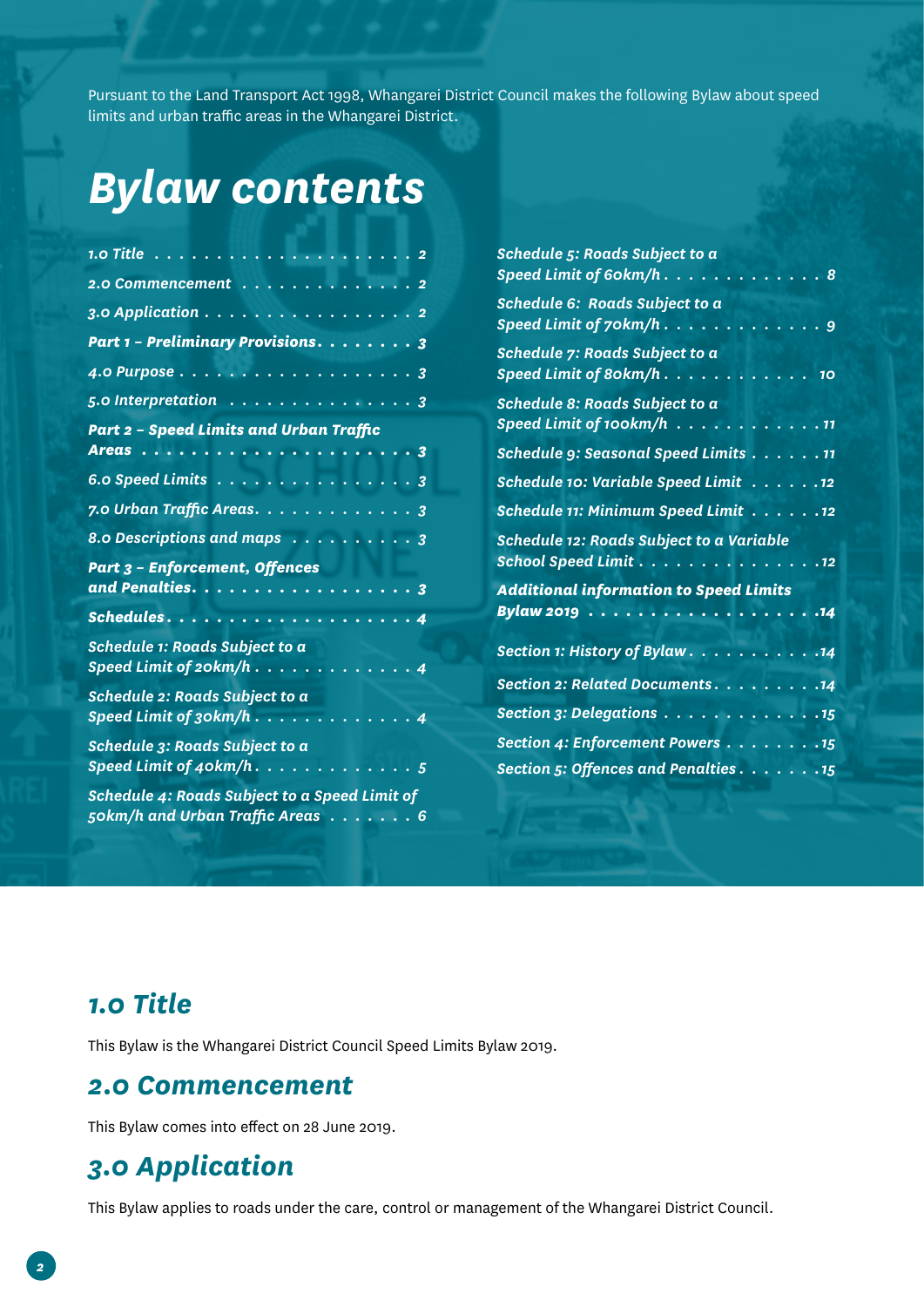# <span id="page-2-0"></span>*Part 1 – Preliminary Provisions*

## *4.0 Purpose*

The purpose of this Bylaw is to allow Whangarei District Council to set speed limits in accordance with the Land Transport Rule: Setting of Speed Limits 2017 on all roads under the care, control or Management of Whangarei District Council.

## *5.0 Interpretation*

5.1 In this Bylaw, unless the context otherwise requires –

**Act** means the Land Transport Act 1998

**Council** means Whangarei District Council

**Road** has the same meaning as in section 2(1) of the Land Transport Act 1998

**Speed Limit** has the same meaning as in Part 2 (1) of the Land Transport Rule: Setting of Speed Limits 2017

**Urban Traffic Area** means an area designated as an Urban Traffic Area in accordance with Clause 3.5 of the Land Transport Rule: Setting of Speed Limits 2017:

# *Part 2 – Speed Limits and Urban Traffic Areas*

*Explanatory note: In setting speed limits and designating Urban Traffic Areas, Council is required to comply with the requirements of the Land Transport Rule: Setting of Speed Limits 2017.* 

## *6.0 Speed Limits*

6.1 Schedules 2,3,5,6,7,8,9,10, 11 and 12 of this Bylaw details the speed limits set by Council under this Bylaw.

## *7.0 Urban Traffic Areas*

7.1 Schedule 4 of this Bylaw details the areas designated as Urban Traffic Areas by Whangarei District Council.

## *8.0 Descriptions and maps*

8.1 For the avoidance of doubt, where a speed limit or Urban Traffic Area is described with both a map and a description, and there is an inconsistency between the map and the description, the description prevails.

# *Part 3 – Enforcement, Offences and Penalties*

Explanatory Note: Offences and penalties are provided for in the relevant provisions of the Land Transport Act 1998.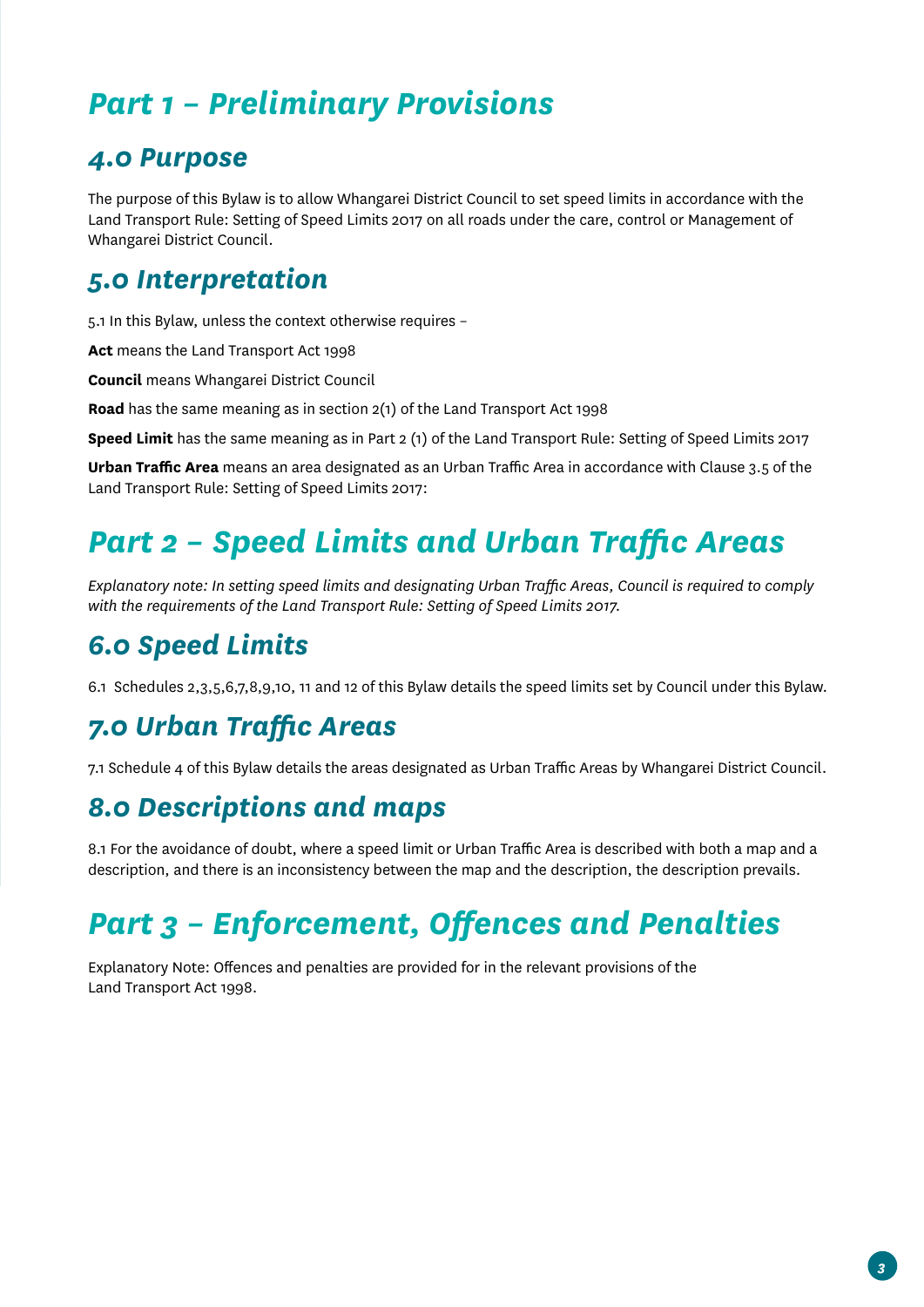## <span id="page-3-0"></span>*Schedules*

## *Schedule 1: Roads Subject to a Speed Limit of 20km/h*

#### **1. Legal Instrument**

Whangarei District Council Speed Limits Bylaw 2019

#### **2. Previous Legal Instrument**

Whangarei District Council Speed Limits Bylaw 2005

#### **3. Declaration**

The roads described in this Schedule or as shown on a map referenced in this Schedule that is identified in the Legend as having a speed limit of 20km/h are declared to be subject to a speed limit of 20km/h with effect from 00:01 hours on the date listed below.

| <b>Whangarei District Council</b><br><b>Speed Limit Map Reference</b> | <b>Speed Limit</b> | <b>Date Speed Limit comes into Force</b> |
|-----------------------------------------------------------------------|--------------------|------------------------------------------|
| Map 6                                                                 | 20km/h             | 1 August 2021                            |
| Map 51 Langs Beach                                                    | 20km/h             | 3 December 2021                          |

## *Schedule 2: Roads Subject to a Speed Limit of 30km/h*

#### **1. Legal Instrument**

Whangarei District Council Speed Limits Bylaw 2019

#### **2. Previous Legal Instrument**

Whangarei District Council Speed Limits Bylaw 2005

#### **3. Declaration**

The roads described in this Schedule or as shown on a map referenced in this Schedule that is identified in the Legend as having a speed limit of 30km/h are declared to be subject to a speed limit of 30km/h with effect from 00:01 hours on the date listed below.

| <b>Whangarei District Council</b><br><b>Speed Limit Map Reference</b> | <b>Speed Limit</b> | <b>Date Speed Limit comes into Force</b> |
|-----------------------------------------------------------------------|--------------------|------------------------------------------|
| Map 1                                                                 | 30km/h             | 1 December 2008                          |
| Maps 14, 17 and 20                                                    | 30km/h             | 1 August 2021                            |
| Map 22 Whangaruru South/Oakura                                        | 30km/h             | 1 December 2008                          |
| Map 41 One Tree Point                                                 | 30km/h             | 1 August 2021                            |
| Map 43 Marsden Bay                                                    | 30km/h             | 1 August 2021                            |
| Map 45 Marsden                                                        | 30km/h             | 1 August 2021                            |
| Map 46 Ruakaka                                                        | 30km/h             | 1 August 2021                            |
| Map 48 Waipu                                                          | 30km/h             | 1 August 2021                            |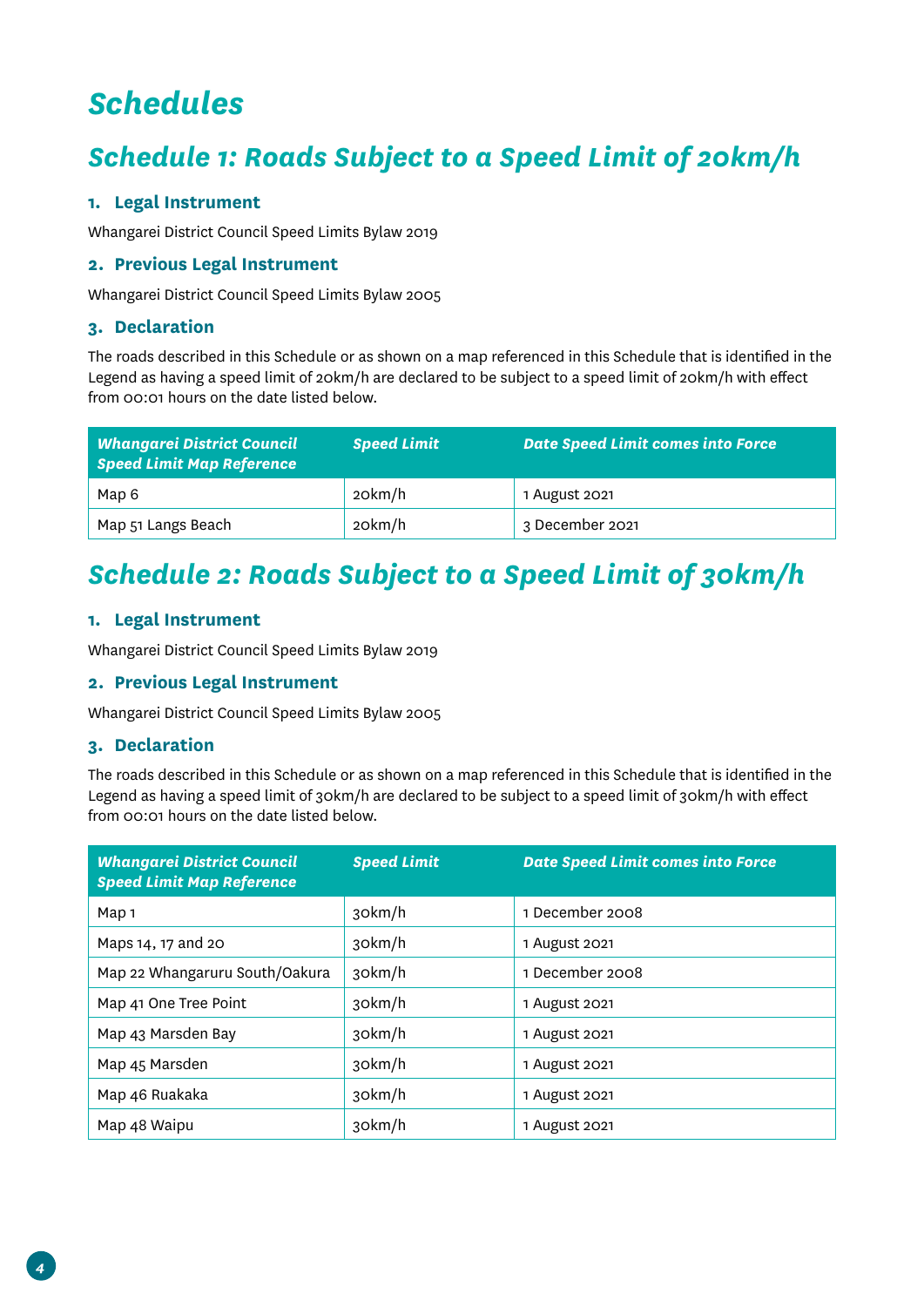<span id="page-4-0"></span>

| <b>Whangarei District Council</b><br><b>Speed Limit Map Reference</b> | <b>Speed Limit</b> | <b>Date Speed Limit comes into Force</b> |
|-----------------------------------------------------------------------|--------------------|------------------------------------------|
| Maps 1, 14, 17 and 20                                                 | 30km/h             | 1 December 2008                          |
| Map 22 Whangaruru South /<br>Oakura                                   | 30km/h             | 1 December 2008                          |
| Map 43 Marsden Bay                                                    | 30km/h             | 1 December 2008                          |
| Map 45 Marsden                                                        | 30km/h             | 1 December 2008                          |
| Map 46 Ruakaka                                                        | 30km/h             | 1 December 2008                          |
| Map 47 Ruakaka                                                        | 30km/h             | 1 December 2008                          |
| Map 48 Waipu River Mouth                                              | 30km/h             | 1 December 2008                          |
| Map 50 Waipu Cove                                                     | 30km/h             | 1 December 2008                          |

## *Schedule 3: Roads Subject to a Speed Limit of 40km/h*

#### **1. Legal Instrument**

Whangarei District Council Speed Limits Bylaw 2019

#### **2. Previous Legal Instrument**

Whangarei District Council Speed Limits Bylaw 2005

#### **3. Declaration**

The roads described in this Schedule or as shown on a map referenced in this Schedule that is identified in the Legend as having a speed limit of 40km/h are declared to be subject to a speed limit of 40km/h with effect from 00:01 hours on the date listed below.

| <b>Whangarei District Council</b><br><b>Speed Limit Map Reference</b> | <b>Speed Limit</b> | <b>Date Speed Limit comes into Force</b> |
|-----------------------------------------------------------------------|--------------------|------------------------------------------|
| Maps 10, 14, 17, 20                                                   | 40km/h             | 1 December 2008                          |
| Map 41 One Tree Point                                                 | 40km/h             | 1 December 2008                          |
| Map 42 Takahiwai                                                      | 40km/h             | 1 December 2008                          |
| Map 43 Marsden Bay                                                    | 40km/h             | 1 December 2008                          |
| Map 45 Marsden                                                        | 40km/h             | 1 December 2008                          |
| Map 46 Ruakaka                                                        | 40km/h             | 1 December 2008                          |
| Map 47 Ruakaka                                                        | 40km/h             | 1 December 2008                          |
| Map 48 Waipu                                                          | 40km/h             | 1 December 2008                          |
| Map 60 Tikipunga                                                      | 40km/h             | 1 July 2008                              |
| Map 63 Mairtown                                                       | 40km/h             | 1 July 2008                              |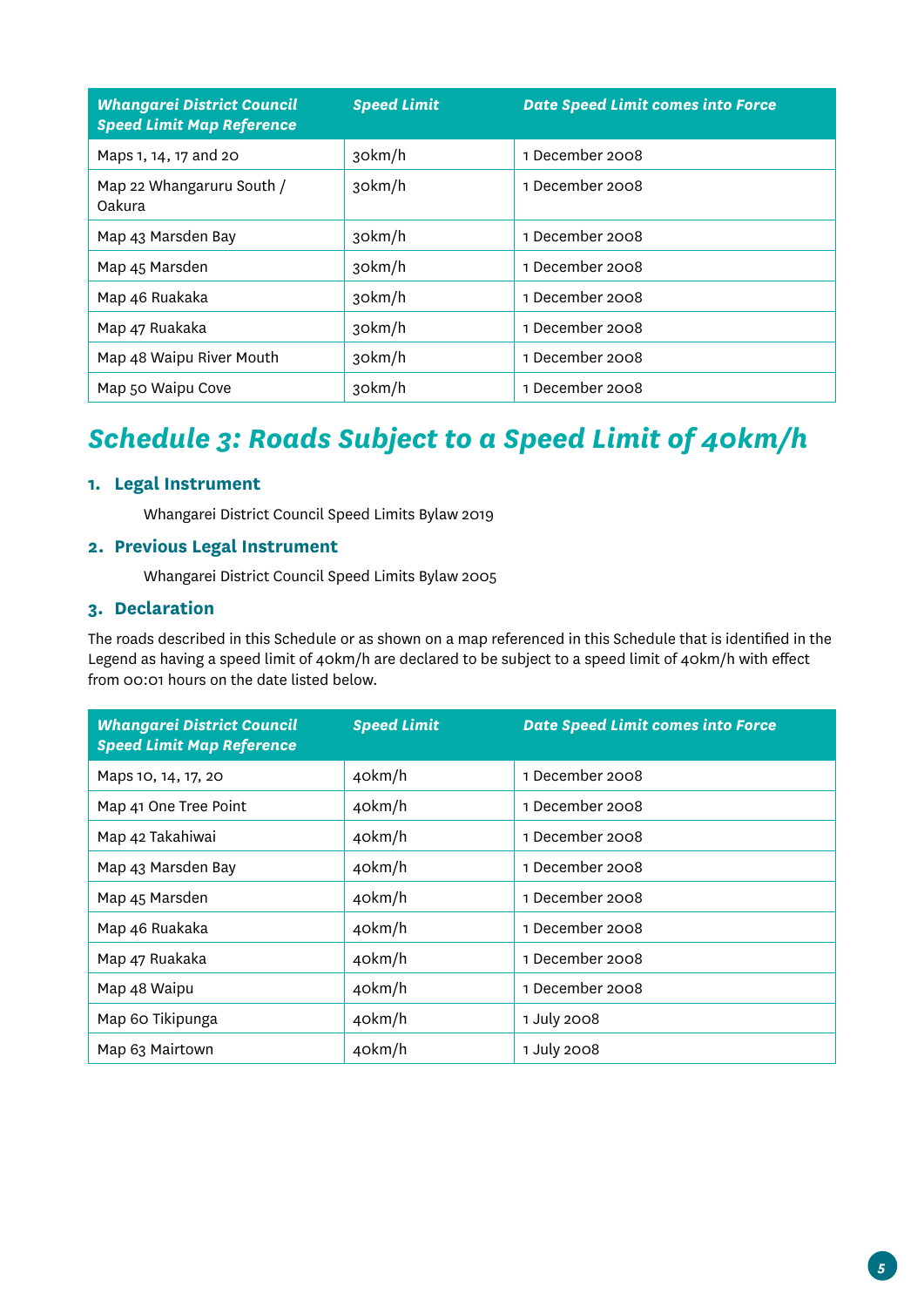## <span id="page-5-0"></span>*Schedule 4: Roads Subject to a Speed Limit of 50km/h and Urban Traffic Areas*

#### **1. Legal Instrument**

Whangarei District Council Speed Limits Bylaw 2019

#### **2. Previous Legal Instrument**

Whangarei District Council Speed Limits Bylaw 2005

#### **3. Declaration**

The roads or areas described in this Schedule or as shown on a map referenced in this Schedule that is shaded in light green or identified in the Legend as being an Urban Traffic Area or having a speed limit of 50km/h are declared to be an Urban Traffic Area subject to a speed limit of 50km/h, except for those roads that are:

- a) Described as having a different speed limit in another Schedule to this Bylaw; or
- b) Shown on a map to have a different speed limit and are referenced in another Schedule to this Bylaw; or
- c) A State Highway under the jurisdiction of New Zealand Transport Agency (Waka Kotahi)

| <b>Whangarei District Council</b><br><b>Speed Limit Map Reference</b> | <b>Speed Limit</b> | <b>Date Speed Limit comes into Force</b> |
|-----------------------------------------------------------------------|--------------------|------------------------------------------|
| Maps 1, 3, 5-7, 10-14, 17 and 20                                      | 50km/h             | 1 July 2008                              |
| Map 21 Whangaruru/Bland Bay                                           | 50km/h             | 1 July 2008                              |
| Map 22 Whangaruru South/Oakura                                        | 50km/h             | 1 July 2008                              |
| Map 23 Helena/Teal Bay                                                | 50km/h             | 1 July 2008                              |
| Map 25 Whananaki                                                      | 50km/h             | 1 July 2008                              |
| Map 27 Sandy Bay                                                      | 50km/h             | 1 July 2008                              |
| Map 28 Matapouri                                                      | 50km/h             | 1 July 2008                              |
| Map 29 Tutukaka                                                       | 50km/h             | 1 July 2008                              |
| Map 30 Ngunguru                                                       | 50km/h             | 1 July 2008                              |
| Map 31 Whangaumu Bay                                                  | 50km/h             | 1 July 2008                              |
| Map 32 Pataua North                                                   | 50km/h             | 1 July 2008                              |
| Map 34 Waikaraka                                                      | 50km/h             | 1 July 2008                              |
| Map 35 Manganese Point                                                | 50km/h             | 1 July 2008                              |
| Map 36 Parua Bay                                                      | 50km/h             | 1 July 2008                              |
| Map 37 McLeod Bay                                                     | 50km/h             | 1 July 2008                              |
| Map 38 Reotahi                                                        | 50km/h             | 1 July 2008                              |
| Map 39 Urquharts Bay                                                  | 50km/h             | 1 July 2008                              |
| Map 40 Ocean Beach                                                    | 50km/h             | 1 July 2008                              |
| Map 41 One Tree Point                                                 | 50km/h             | 1 August 2021                            |
| Map 43 Marsden Bay                                                    | 50km/h             | 1 August 2021                            |
| Map 44 Marsden City                                                   | 50km/h             | 1 August 2021                            |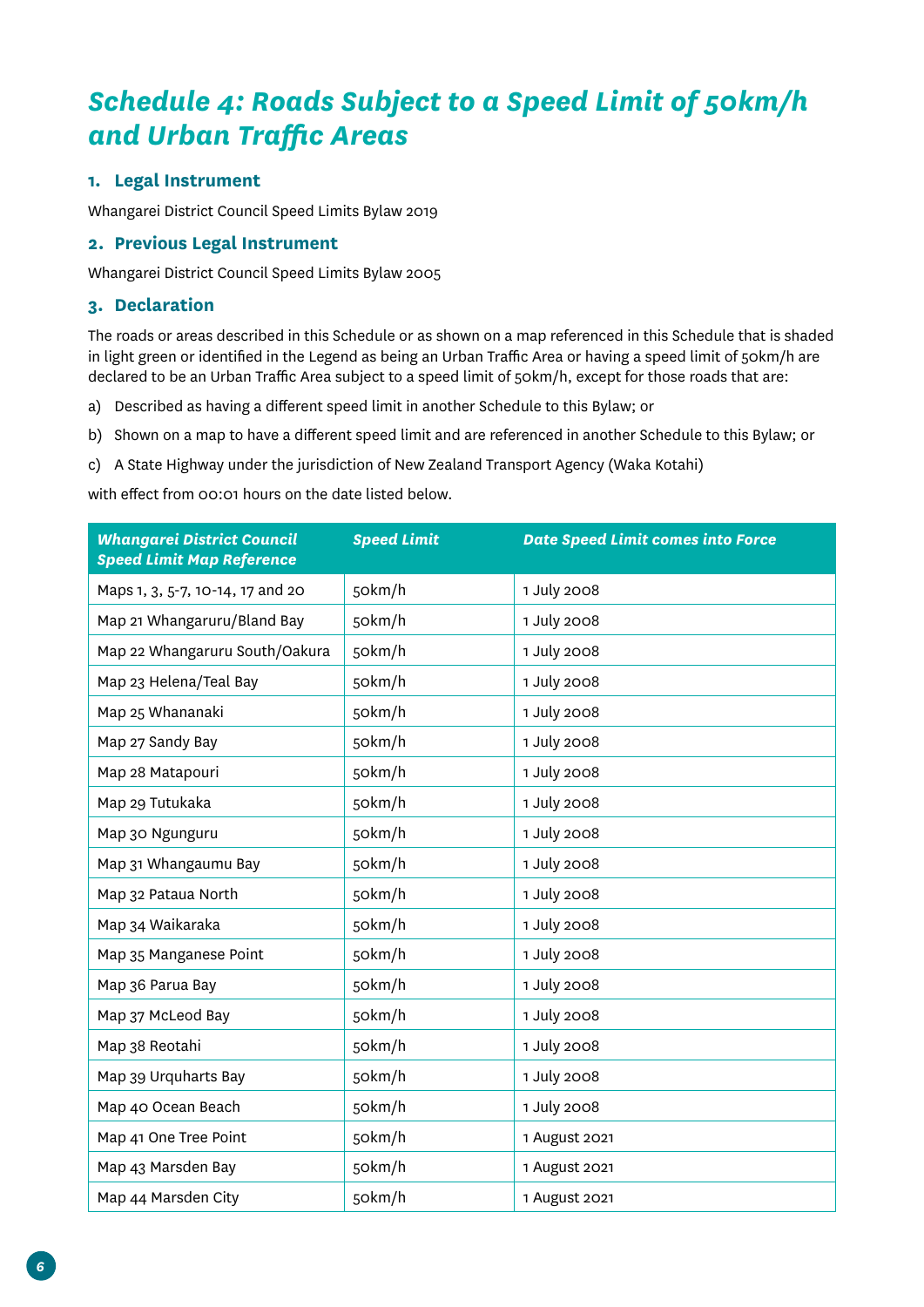| <b>Whangarei District Council</b><br><b>Speed Limit Map Reference</b> | <b>Speed Limit</b> | <b>Date Speed Limit comes into Force</b> |
|-----------------------------------------------------------------------|--------------------|------------------------------------------|
| Map 45 Marsden                                                        | 50km/h             | 1 August 2021                            |
| Map 46 Ruakaka                                                        | 50km/h             | 1 August 2021                            |
| Map 47 Ruakaka                                                        | 50km/h             | 1 August 2021                            |
| Map 48 Waipu                                                          | 50km/h             | 1 August 2021                            |
| Map 49 Waipu River Mouth                                              | 50km/h             | 1 July 2008                              |
| Map 50 Waipu Cove                                                     | 50km/h             | 1 July 2008                              |
| Map 51 Langs Beach                                                    | 50km/h             | 1 July 2008                              |
| Map 52 Hikurangi                                                      | 50km/h             | 1 July 2008                              |
| Map 53 Kauri                                                          | 50km/h             | 1 July 2008                              |
| Map 55 Springs Flat                                                   | 50km/h             | 1 July 2008                              |
| Map 58 Kamo                                                           | 50km/h             | 1 July 2008                              |
| Map 59 Kamo East                                                      | 50km/h             | 1 July 2008                              |
| Map 60 Tikupunga                                                      | 50km/h             | 1 July 2008                              |
| Map 62 Whau Valley                                                    | 50km/h             | 1 July 2008                              |
| Map 63 Mairtown                                                       | 50km/h             | 1 July 2008                              |
| Map 65 Maunu                                                          | 50km/h             | 1 July 2008                              |
| Map 66 Avenues                                                        | 50km/h             | 1 July 2008                              |
| Map 67 Riverside                                                      | 50km/h             | 1 July 2008                              |
| Map 68 Whangarei City                                                 | 50km/h             | 1 July 2008                              |
| Map 70 Maungatapere                                                   | 50km/h             | 1 July 2008                              |
| Map 71 Maunu                                                          | 50km/h             | 1 July 2008                              |
| Map 72 Raumanga                                                       | 50km/h             | 1 July 2008                              |
| Map 73 Morningside                                                    | 50km/h             | 1 July 2008                              |
| Map 74 Onerahi                                                        | 50km/h             | 1 July 2008                              |
| Map 75 Otaika                                                         | 50km/h             | 1 July 2008                              |
| Map 76 Onerahi                                                        | 50km/h             | 1 July 2008                              |
| Map 77 Portland                                                       | 50km/h             | 1 July 2008                              |
| Map 78 Pipiwai                                                        | 50km/h             | 1 July 2008                              |
| Map 82 Maungakaramea                                                  | 50km/h             | 1 July 2008                              |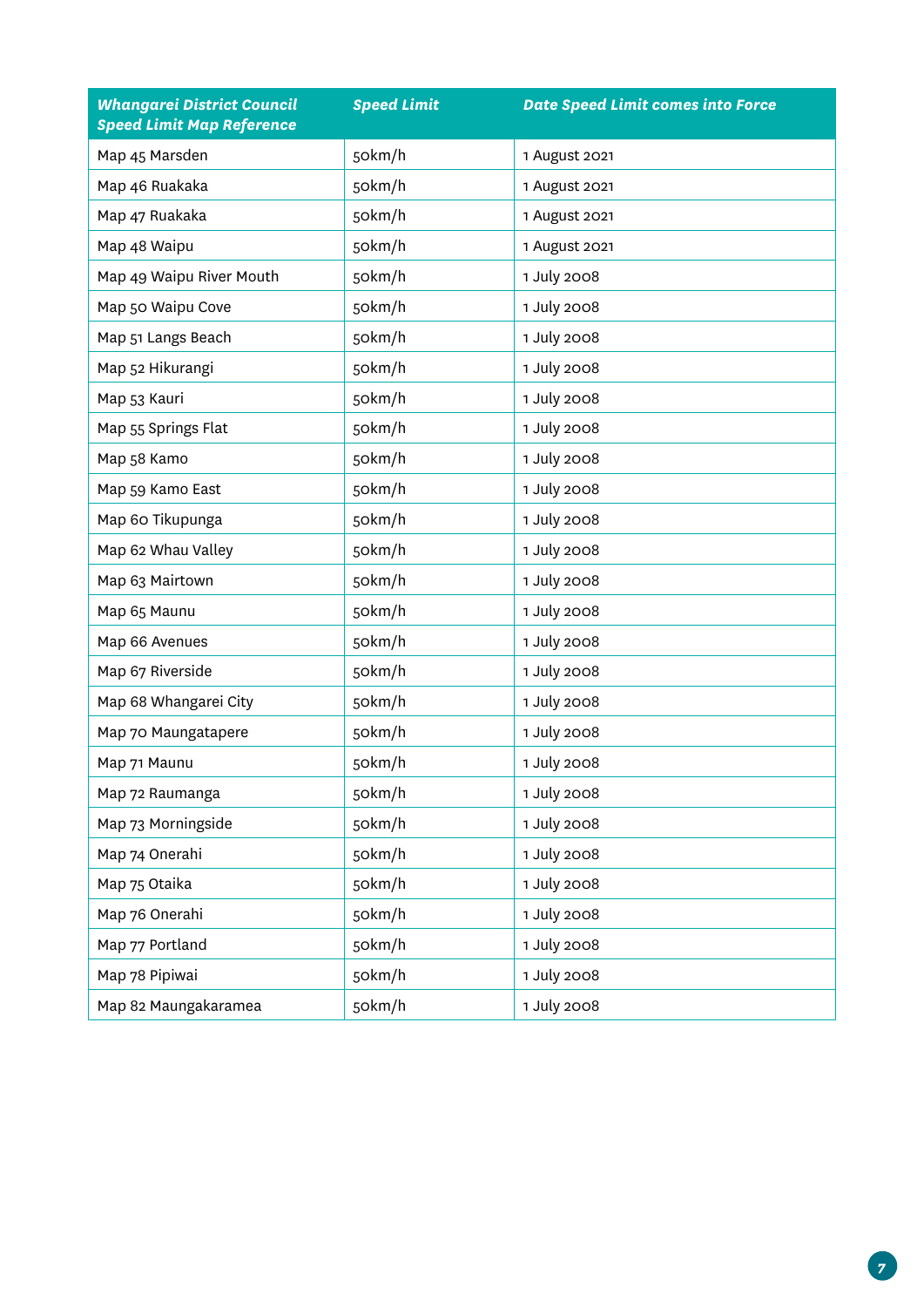## <span id="page-7-0"></span>*Schedule 5: Roads Subject to a Speed Limit of 60km/h*

#### **1. Legal Instrument**

Whangarei District Council Speed Limits Bylaw 2019

#### **2. Previous Legal Instrument**

Whangarei District Council Speed Limits Bylaw 2005

#### **3. Declaration**

The roads described in this Schedule or as shown on a map referenced in this Schedule that is identified in the Legend as having a speed limit of 60km/h are declared to be subject to a speed limit of 60km/h, except for those roads that are:

a) A State Highway under the jurisdiction of New Zealand Transport Agency (Waka Kotahi)

| <b>Whangarei District Council</b><br><b>Speed Limit Map Reference</b> | <b>Speed Limit</b> | <b>Date Speed Limit comes into Force</b> |
|-----------------------------------------------------------------------|--------------------|------------------------------------------|
| Maps 10, 14, 16, 17 and 20                                            | 60km/h             | 1 July 2008                              |
| Map 42 Takahiwai                                                      | 60km/h             | 1 August 2021                            |
| Map 43 Marsden Bay                                                    | 60km/h             | 1 August 2021                            |
| Map 44 Marsden City                                                   | 60km/h             | 1 August 2021                            |
| Map 45 Marsden                                                        | 60km/h             | 1 August 2021                            |
| Map 46 Ruakaka                                                        | 60km/h             | 1 August 2021                            |
| Map 47 Ruakaka                                                        | 60km/h             | 1 August 2021                            |
| Map 48 Waipu                                                          | 60km/h             | 1 August 2021                            |
| Map 50 Waipu Cove                                                     | 60km/h             | 1 July 2008                              |
| Map 51 Langs Beach                                                    | 60km/h             | 1 July 2008                              |
| Map 53 Kauri                                                          | 60km/h             | 1 July 2008                              |
| Map 55 Springs Flat                                                   | 60km/h             | 1 July 2008                              |
| Map 56 Tikipunga North                                                | 60km/h             | 1 July 2008                              |
| Map 58 Kamo                                                           | 60km/h             | 1 July 2008                              |
| Map 60 Tikupunga                                                      | 60km/h             | 1 July 2008                              |
| Map 66 Avenues                                                        | 60km/h             | 1 July 2008                              |
| Map 71 Maunu                                                          | 60km/h             | 1 July 2008                              |
| Map 72 Raumanga                                                       | 60km/h             | 1 July 2008                              |
| Map 73 Morningside                                                    | 60km/h             | 1 July 2008                              |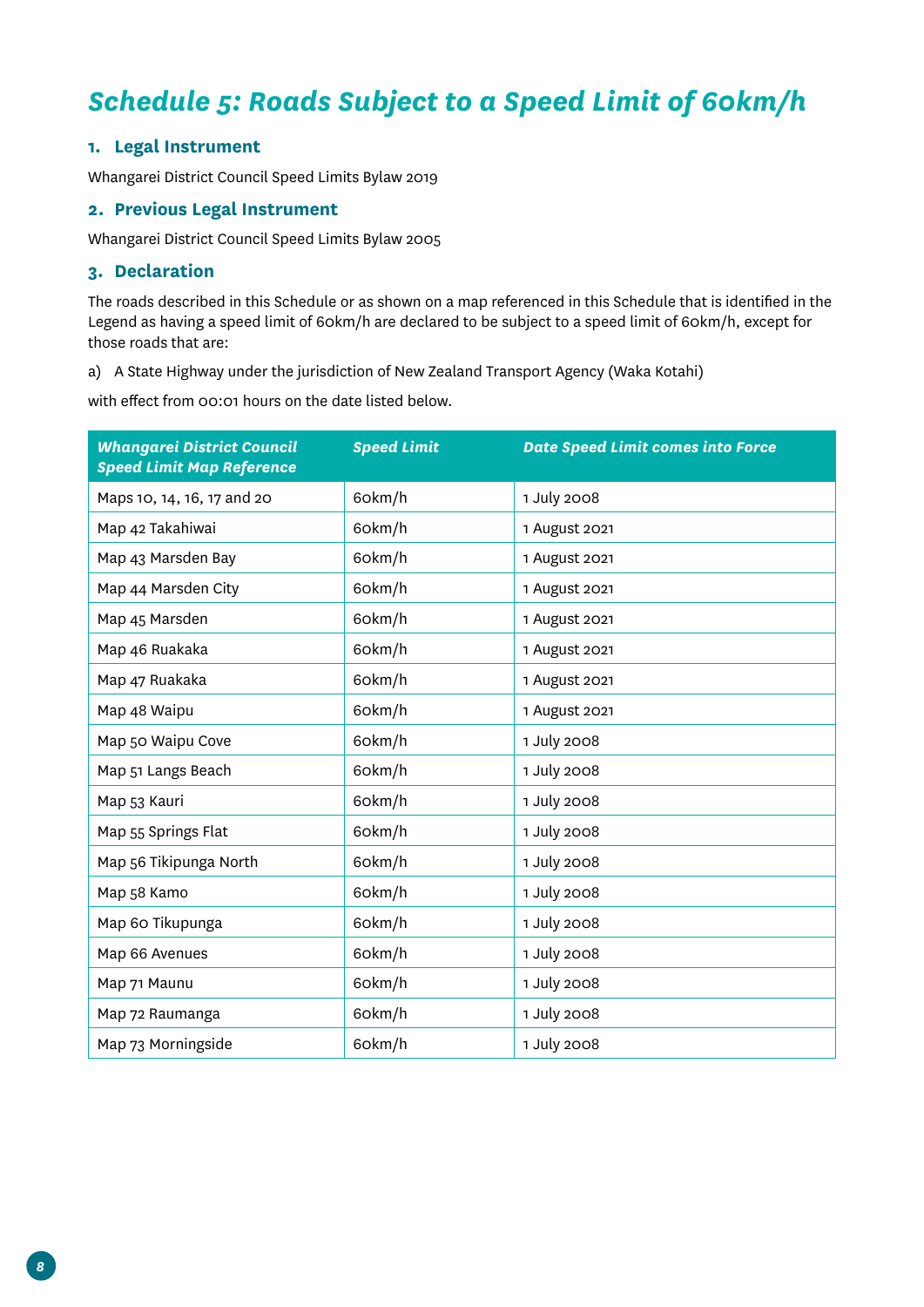## <span id="page-8-0"></span>*Schedule 6: Roads Subject to a Speed Limit of 70km/h*

#### **1. Legal Instrument**

Whangarei District Council Speed Limits Bylaw 2019

#### **2. Previous Legal Instrument**

Whangarei District Council Speed Limits Bylaw 2005

#### **3. Declaration**

The roads described in this Schedule or as shown on a map referenced in this Schedule that is identified in the Legend as having a speed limit of 70km/h are declared to be subject to a speed limit of 70km/h, except for those roads that are:

a) A State Highway under the jurisdiction of New Zealand Transport Agency (Waka Kotahi)

| <b>Whangarei District Council</b><br><b>Speed Limit Map Reference</b> | <b>Speed Limit</b> | <b>Date Speed Limit comes into Force</b> |
|-----------------------------------------------------------------------|--------------------|------------------------------------------|
| Maps 6, 9, 10, 13 and 14                                              | 70km/h             | 1 July 2008                              |
| Map 29 Tutukaka                                                       | 70km/h             | 1 July 2008                              |
| Map 31 Whangaumu Bay                                                  | 70km/h             | 1 July 2008                              |
| Map 34 Waikaraka                                                      | 70km/h             | 1 July 2008                              |
| Map 35 Manganese Point                                                | 70km/h             | 1 July 2008                              |
| Map 36 Parua Bay                                                      | 70km/h             | 1 July 2008                              |
| Map 53 Kauri                                                          | 70km/h             | 1 July 2008                              |
| Map 62 Whau Valley                                                    | 70km/h             | 1 July 2008                              |
| Map 63 Mairtown                                                       | 70km/h             | 1 July 2008                              |
| Map 66 Avenues                                                        | 70km/h             | 1 July 2008                              |
| Map 70 Maungatapere                                                   | 70km/h             | 1 July 2008                              |
| Map 71 Maunu                                                          | 70km/h             | 1 July 2008                              |
| Map 72 Raumanga                                                       | 70km/h             | 1 July 2008                              |
| Map 74 Onerahi                                                        | 70km/h             | 1 July 2008                              |
| Map 81 Titoki                                                         | 70km/h             | 1 July 2008                              |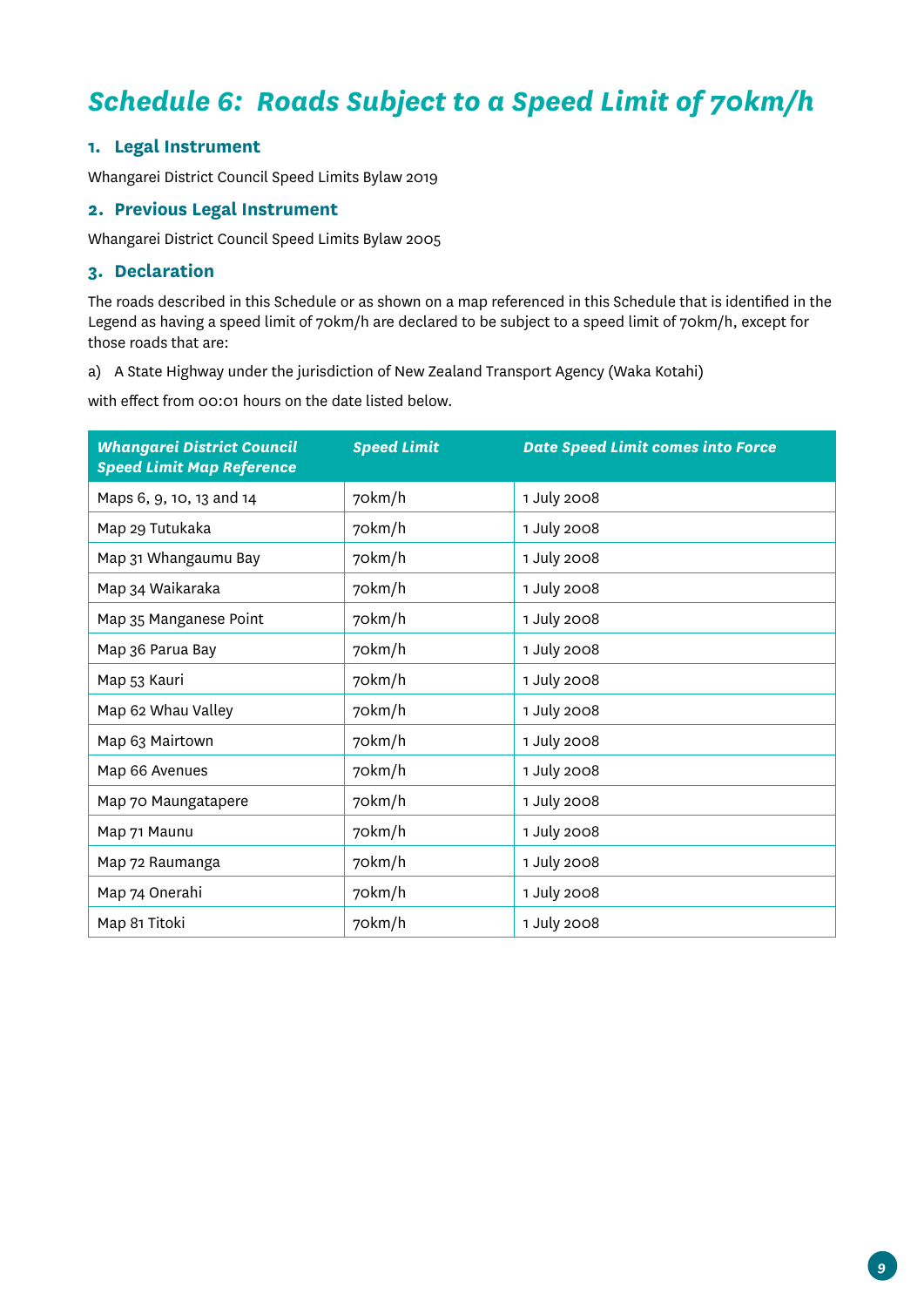## <span id="page-9-0"></span>*Schedule 7: Roads Subject to a Speed Limit of 80km/h*

#### **1. Legal Instrument**

Whangarei District Council Speed Limits Bylaw 2019

#### **2. Previous Legal Instrument**

Whangarei District Council Speed Limits Bylaw 2005

#### **3. Declaration**

The roads described in this Schedule or as shown on a map referenced in this Schedule that is identified in the Legend as having a speed limit of 80km/h are declared to be subject to a speed limit of 80km/h, except for those roads that are:

a) A State Highway under the jurisdiction of New Zealand Transport Agency (Waka Kotahi)

| <b>Whangarei District Council</b><br><b>Speed Limit Map Reference</b> | <b>Speed Limit</b> | <b>Date Speed Limit comes into Force</b> |
|-----------------------------------------------------------------------|--------------------|------------------------------------------|
| Maps 9, 10, 13, 14, 17 and 20                                         | 80km/h             | 1 July 2008                              |
| Map 41 One Tree Point                                                 | 80km/h             | 01 August 2021                           |
| Map 42 Takahiwai                                                      | 80km/h             | 01 August 2021                           |
| Map 44 Marsden City                                                   | 80km/h             | 01 August 2021                           |
| Map 45 Marsden                                                        | 80km/h             | 01 August 2021                           |
| Map 46 Ruakaka                                                        | 80km/h             | 01 August 2021                           |
| Map 48 Waipu                                                          | 80km/h             | 01 August 2021                           |
| Map 49 Waipu River Mouth                                              | 80km/h             | 01 August 2021                           |
| Map 53 Kauri                                                          | 80km/h             | 1 July 2008                              |
| Map 54 Ngararatunua                                                   | 80km/h             | 1 July 2008                              |
| Map 55 Springs Flat                                                   | 80km/h             | 1 July 2008                              |
| Map 56 Tikipunga North                                                | 80km/h             | 1 July 2008                              |
| Map 57 Ngararatunua                                                   | 80km/h             | 1 July 2008                              |
| Map 58 Kamo                                                           | 80km/h             | 1 July 2008                              |
| Map 59 Kamo East                                                      | 80km/h             | 1 July 2008                              |
| Map 60 Tikupunga                                                      | 80km/h             | 1 July 2008                              |
| Map 61 Three Mile Bush                                                | 80km/h             | 1 July 2008                              |
| Map 62 Whau Valley                                                    | 80km/h             | 1 July 2008                              |
| Map 67 Riverside                                                      | 80km/h             | 1 July 2008                              |
| Map 69 Awaroa Creek                                                   | 80km/h             | 1 July 2008                              |
| Map 72 Raumanga                                                       | 80km/h             | 1 July 2008                              |
| Map 73 Morningside                                                    | 80km/h             | 1 July 2008                              |
| Map 74 Onerahi                                                        | 80km/h             | 1 July 2008                              |
| Map 75 Otaika                                                         | 80km/h             | 1 July 2008                              |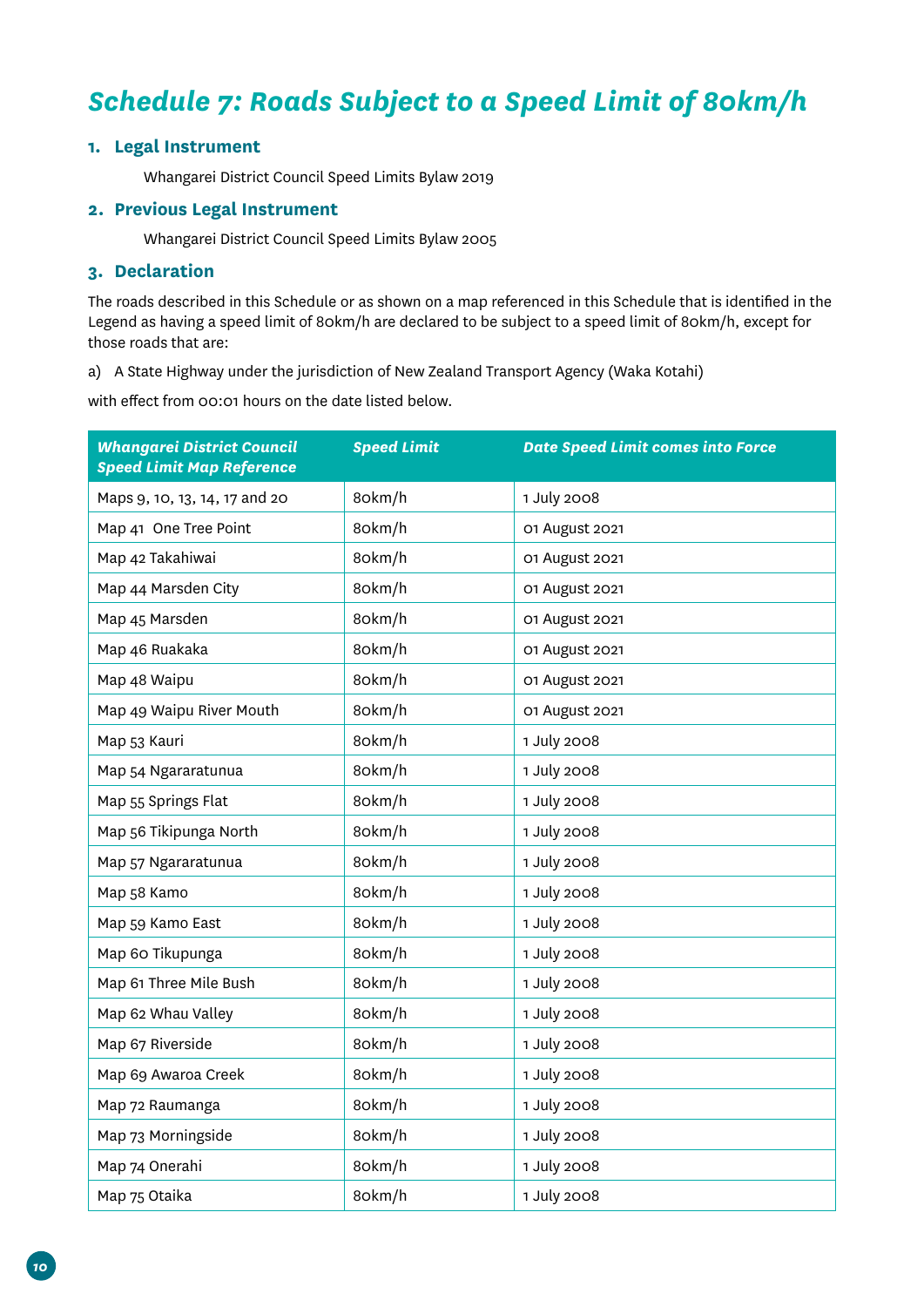<span id="page-10-0"></span>

| <b>Whangarei District Council</b><br><b>Speed Limit Map Reference</b> | <b>Speed Limit</b> | <b>Date Speed Limit comes into Force</b> |
|-----------------------------------------------------------------------|--------------------|------------------------------------------|
| Map 77 Portland                                                       | 80km/h             | 1 July 2008                              |
| Map 80 Ruatangata                                                     | 80km/h             | 1 July 2008                              |
| Map 83 Mangapai                                                       | 80km/h             | 1 July 2008                              |

## *Schedule 8: Roads Subject to a Speed Limit of 100km/h*

#### **1. Legal Instrument**

Whangarei District Council Speed Limits Bylaw 2019

#### **2. Previous Legal Instrument**

Whangarei District Council Speed Limits Bylaw 2005

#### **3. Declaration**

All roads that are identified on any map referenced in Schedules 1-12 that is shaded in black and identified in the Legend as having a speed limit of 100km/h are declared to be subject to a speed limit of 100km/h, except for those roads that are:

a) A State Highway under the jurisdiction of New Zealand Transport Agency (Waka Kotahi)

with effect from 00:01 hours on 01 July 2008.

## *Schedule 9: Seasonal Speed Limits*

#### **1. Legal Instrument**

Whangarei District Council Speed Limits Bylaw 2019

#### **2. Previous Legal Instrument**

Whangarei District Council Speed Limits Bylaw 2005

#### **3. Declaration**

#### **3.1 Seasonal Speed Limit**

The roads described in this Schedule or as shown on a map referenced in this Schedule that is identified in the Legend as having a Seasonal Speed Limit are declared to be a Seasonal Speed Limit where the speed limit shall be as described below, except for those roads that are:

a) A State Highway under the jurisdiction of New Zealand Transport Agency (Waka Kotahi)

| Whangarei<br><b>District</b><br><b>Council Speed</b><br><b>Limit Map</b><br><b>Reference</b> | 60km/h<br><b>Seasonal</b><br><b>Speed Limit</b><br>start date | 60km/h<br><b>Seasonal</b><br><b>Speed Limit</b><br>finish date | 60km/h<br><b>Seasonal</b><br><b>Speed Limit</b><br>start date | 60km/h<br><b>Seasonal</b><br><b>Speed Limit</b><br>finish date | <b>Date Speed</b><br><b>Limit comes</b><br>into Force |
|----------------------------------------------------------------------------------------------|---------------------------------------------------------------|----------------------------------------------------------------|---------------------------------------------------------------|----------------------------------------------------------------|-------------------------------------------------------|
| Map 20 and<br>Map 51 Langs<br>Beach                                                          | last Friday<br>before Labour<br>Weekend                       | Friday<br>immediately<br>after Easter                          | 00:01 hrs on<br>the Friday<br>immediately<br>after Easter     | 00:01 hrs on<br>the last Friday<br>before Labour<br>Weekend    | 01 July 2008                                          |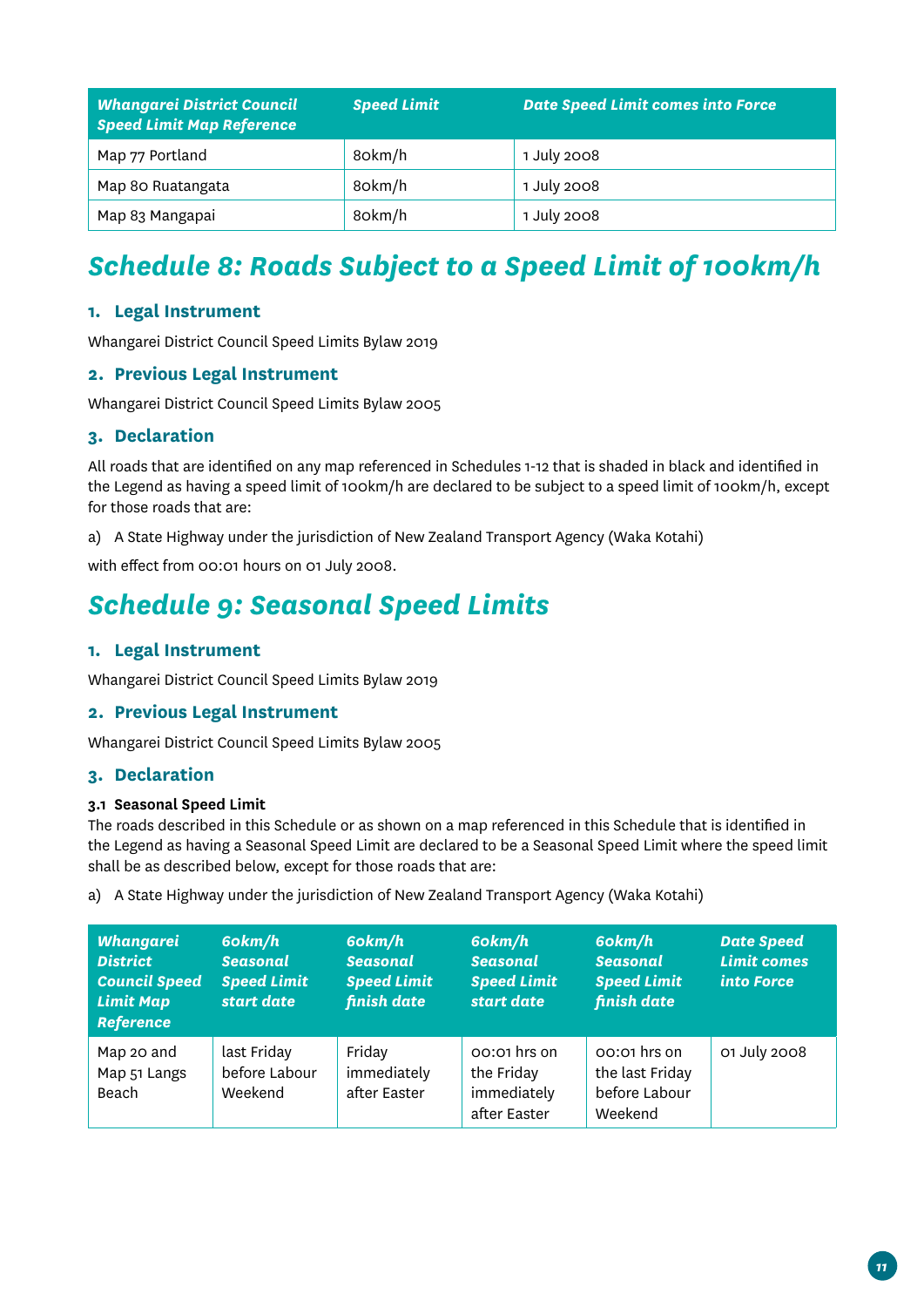# <span id="page-11-0"></span>*Schedule 10: Variable Speed Limit (Schedule 10 is not used in this Bylaw) Schedule 11: Minimum Speed Limit (Schedule 10 is not used in this Bylaw) Schedule 12: Roads Subject to a Variable School*

#### **1. Legal Instrument**

*Speed Limit*

Whangarei District Council Speed Limits Bylaw 2019

#### **2. Previous Legal Instrument**

Whangarei District Council Speed Limits Bylaw 2005

#### **3. Declaration**

#### **3.1 Variable School speed Limit**

The roads described in this Schedule or as shown on a map referenced in this Schedule that is identified in the Legend as having a Variable School Speed Limit are declared to have a Variable School Speed Limit where the posted speed limit applies, except:

- a) during the times set out on the fixed school zone signs; or
- b) when the speed limit signs are activated;

during which times the speed limit shall be 40 kilometers per hour as authorized by New Zealand Gazette Notice Number 3459 dated 31 May 2005 and published in the 2 June 2005 Gazette on page 2051.

#### **3.2 Operation of variable School speed Limit Signs**

In accordance with the Land Transport Safety Authority guidelines (traffic Note 37 – July 2002 and New Zealand Gazette Notice Number 3459, school zone variable speed limit signs will be operated for a maximum period of:

- a) 35 minutes before the start of school until the start of school
- b) 20 minutes at the end of school, beginning no earlier than 5 minutes before the end of school
- c) 10 minutes at any other time when at least 50 children cross the road or enter or leave vehicles at the roadside.

| <b>Whangarei District</b><br><b>Council Speed Limit Map</b><br>Reference | <b>School</b>               | <b>Variable</b><br><b>School Speed</b><br>Limit | <b>Posted</b><br><b>Speed</b><br><b>Limit</b> | <b>Date Speed</b><br><b>Limit comes into</b><br><b>Force</b> |
|--------------------------------------------------------------------------|-----------------------------|-------------------------------------------------|-----------------------------------------------|--------------------------------------------------------------|
| Map 10                                                                   | Matarau School              | 40km/h                                          | 80km/h                                        | 1 August 2021                                                |
| Map 14 Map 36 Parua Bay                                                  | Parua Bay Primary<br>School | 40km/h                                          | 50km/h                                        | 1 July 2008                                                  |
| Map 14, Map 41 One Tee<br>Point and Map 43 Marsden<br>Bay                | One Tree Point<br>School    | 40km/h                                          | 40km/h                                        | 1 August 2021                                                |
| Map 7 and Map 52 Hikurangi                                               | Hikurangi School            | 40km/h                                          | 50km/h                                        | 1 August 2021                                                |
| Map 10 and Map 53 Kauri                                                  | Kaurihohore School          | 40km/h                                          | 70km/h                                        | 1 August 2021                                                |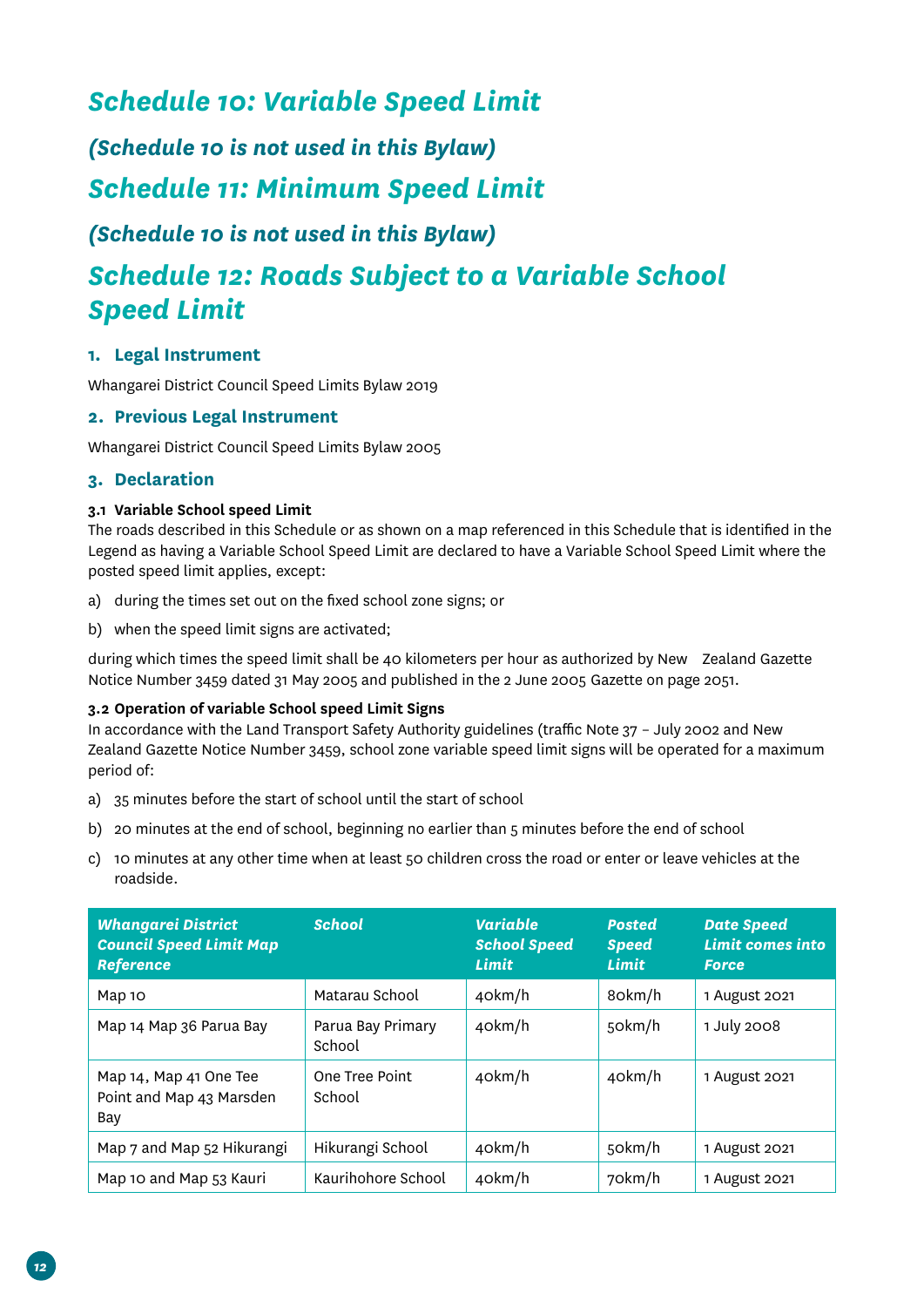| <b>Whangarei District</b><br><b>Council Speed Limit Map</b><br>Reference | <b>School</b>                         | <b>Variable</b><br><b>School Speed</b><br>Limit | <b>Posted</b><br><b>Speed</b><br><b>Limit</b> | <b>Date Speed</b><br>Limit comes into<br><b>Force</b> |
|--------------------------------------------------------------------------|---------------------------------------|-------------------------------------------------|-----------------------------------------------|-------------------------------------------------------|
| Map 10, Map 58 Kamo and                                                  | Hurupaki School                       | 40km/h                                          | 50km/h                                        | 1 July 2008                                           |
| Map 59 Kamo East                                                         | Kamo School                           | 40km/h                                          | 50km/h                                        | 1 July 2008                                           |
|                                                                          | Kamo High School                      | 40km/h                                          | 50km/h                                        | 1 August 2021                                         |
|                                                                          | Kamo Intermediate<br>School           | 40km/h                                          | 50km/h                                        | 1 August 2021                                         |
|                                                                          | Totara Grove School                   | 40km/h                                          | 50km/h                                        | 1 August 2021                                         |
| Map 10 and Map 60<br>Tikipunga                                           | Tikipunga Primary<br>School           | 40km/h                                          | 50km/h                                        | 1 July 2008                                           |
|                                                                          | Tikipunga High<br>School              | 40km/h                                          | 50km/h                                        | 21 August 2014                                        |
|                                                                          | Glenbervie School                     | 40km/h                                          | 80km/h                                        | 1 August 2021                                         |
| Map 10 and Map 62 Whau<br>Valley                                         | Whau Valley School                    | 40km/h                                          | 50km/h                                        | 1 August 2021                                         |
| Map 10, Map 62 Whau Valley<br>and Map 63 Mairtown                        | Whangarei Girls /<br>Boys High School | 40km/h                                          | 50km/h                                        | 1 August 2021                                         |
| Map 10, Map 63 Mairtown<br>and Map 67 Riverside                          | Whangarei School                      | 40km/h                                          | 50km/h                                        | 1 August 2021                                         |
| Map 10, Map 66 Avenues and<br>Map 68 Whangarei City                      | Whangarei<br>Intermediate School      | 40km/h                                          | 50km/h                                        | 1 August 2021                                         |
| Map 70 Maungatapere                                                      | Maungatapere<br>School*               | 40km/h                                          | 50km/h                                        | 1 August 2021                                         |
| Map 10 and Map 71 Maunu                                                  | Maunu School                          | 40km/h                                          | 70km/h                                        | 1 July 2008                                           |
| Map 10 and Map 72<br>Raumanga                                            | Manaia View School                    | 40km/h                                          | 50km/h                                        | 1 July 2008                                           |
| Map 74 Onerahi                                                           | Onerahi School                        | 40km/h                                          | 50km/h                                        | 1 July 2008                                           |
| Map 13 and Map 76 Onerahi                                                | Raurimu Avenue<br>School              | 40km/h                                          | 50km/h                                        | 1 August 2021                                         |
| Map 5 and Map 78 Pipiwai                                                 | Te Horo School                        | 40km/h                                          | 50km/h                                        | 1 August 2021                                         |
| Map 9 and Map 81 Titoki                                                  | Mangakahia Area<br>School*            | 40km/h                                          | 70km/h                                        | 1 August 2021                                         |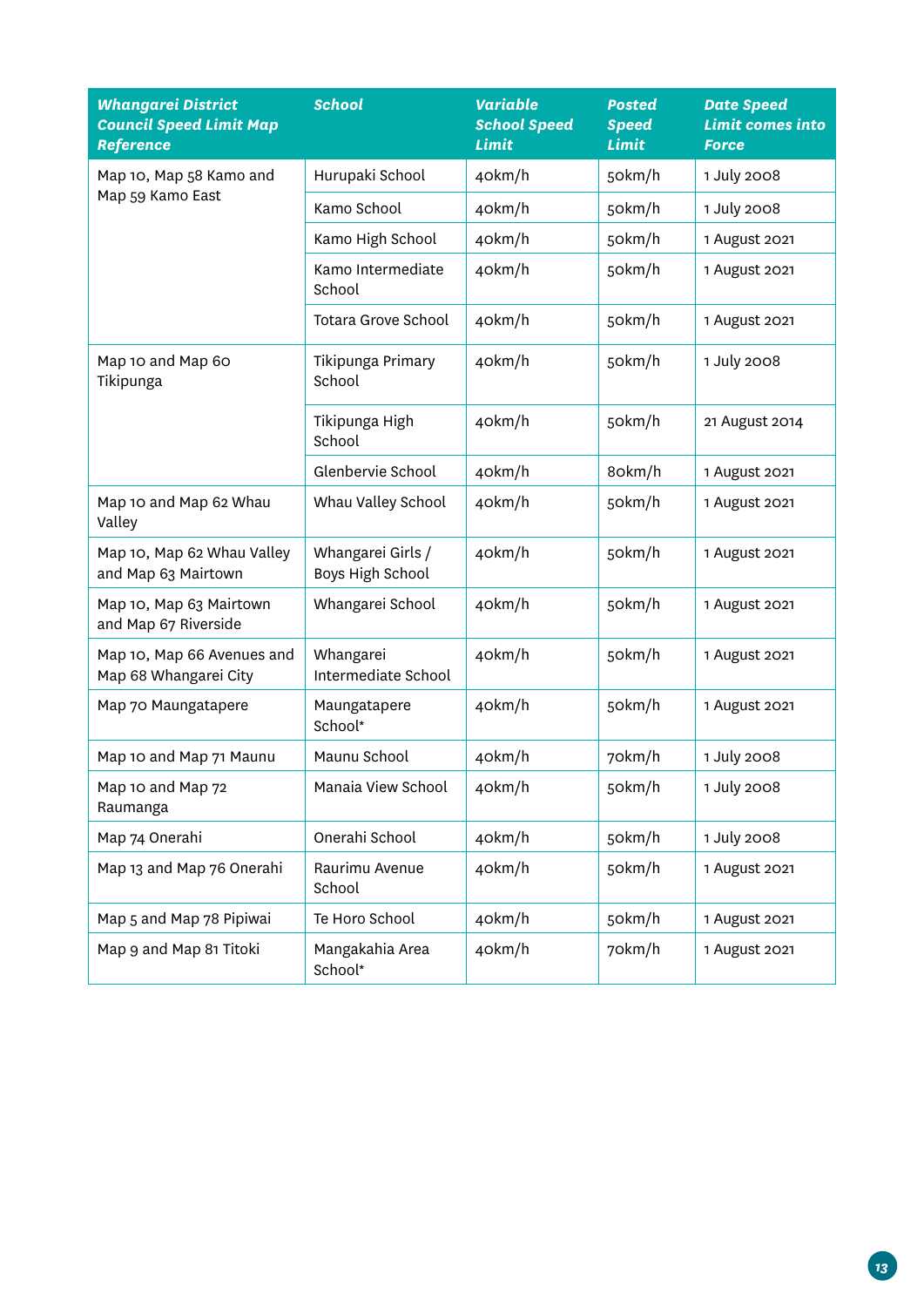# <span id="page-13-0"></span>*Additional information to Speed Limits Bylaw 2019*

This document is for information purpose only and does not form part of the Speed Limits Bylaw 2019. In contains matters made pursuant to the Bylaw and information to help users understand, use and maintain the Bylaw. This additional information document may be updated at any time.

# *Additional information to Speed Limits Bylaw 2019*

## *Section 1: History of Bylaw*

| <b>Action</b> | <b>Description</b>                                                                                 | <b>Date of</b><br><b>Decision</b> | <b>Commencement</b> |
|---------------|----------------------------------------------------------------------------------------------------|-----------------------------------|---------------------|
| Make Bylaw    | Made Speed Limits bylaw 2005.                                                                      | 01 Dec 2005                       | 14 Dec 2005         |
| Amend Bylaw   | Removed "not used in this Bylaw" from Schedule<br>5 and 9.                                         | 28 May 2008                       | 01 July 2008        |
| Amend Bylaw   | Revised schedules and maps defining changes of<br>speed limits added (Map 1 to 23 added).          | 28 May 2008                       | 01 July 2008        |
| Amend Bylaw   | Removed "not used in this Bylaw" from Schedule 2                                                   | 12 Nov 2008                       | 01 Dec 2008         |
| Amend Bylaw   | Revised schedules and maps defining speed limits<br>on some beach areas (Maps).                    | 12 Nov 2008                       | 01 Dec 2008         |
| Amend Bylaw   | Updated, amended and renamed Bylaw.                                                                | 30 May 2019                       | 28 June 2019        |
| Amend Bylaw   | New speed limits, Waipu Urban, Marsden<br>(including Ruakaka and One Tree Point), Vinegar<br>Hill. | 29 June 2021                      | 01 August 2021      |
| Amend Bylaw   | New Speed Limit Langs Beach                                                                        | 25 November<br>2021               | 10 December<br>2021 |

## *Section 2: Related Documents*

| <b>Document</b>                      | <b>Description</b>                                                                                                           | <b>Location</b>                           | Date              |
|--------------------------------------|------------------------------------------------------------------------------------------------------------------------------|-------------------------------------------|-------------------|
|                                      | Reports to Council / committees / Panels (note: does not contain reference to processes prior to 2019)                       |                                           |                   |
| Speed Limit Bylaw -<br>Agenda        | Consultation report, including<br>draft Bylaw amendments for<br>public consultation.                                         | Council meetings webpage -<br>Link        | 28 Feb<br>2019    |
| Speed Limit Bylaw<br>Review - Agenda | Make amended Bylaw operative<br>and rename Bylaw.                                                                            | Council meetings webpage -<br>Link        | 30 May<br>2019    |
| Speed Limit Bylaw<br>Review - Agenda | Adopt Statement of Proposal<br>for Waipu Urban, Marsden and<br>Vinegar Hill Speed Limit Review<br>for consultation purposes. | <u>Council meetings webpage -</u><br>Link | 29 August<br>2019 |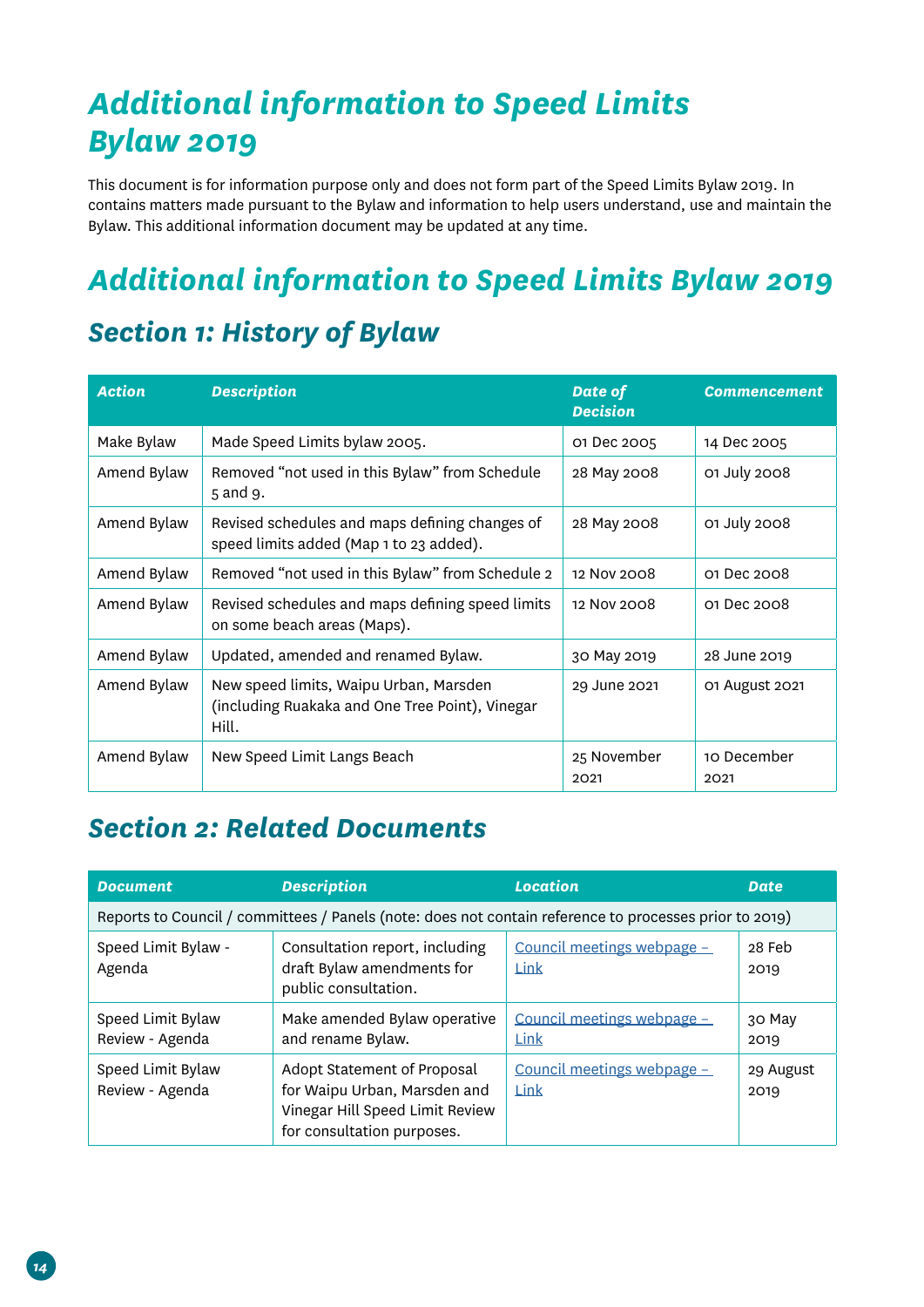<span id="page-14-0"></span>

| <b>Document</b>                                                           | <b>Description</b>                                                                                           | <b>Location</b>                    | <b>Date</b>     |
|---------------------------------------------------------------------------|--------------------------------------------------------------------------------------------------------------|------------------------------------|-----------------|
| Speed Limit Bylaw<br>Review - Agenda                                      | <b>Adopt Recommendations</b><br>Report on Waipu Urban,<br>Marsden and Vinegar Hill Speed<br>I imit Review.   | Council meetings webpage -<br>Link | 24 Sept<br>2020 |
| Other related documents                                                   |                                                                                                              |                                    |                 |
| Speed Management<br>Guidance 2016                                         | National guidance for setting<br>speed limits                                                                | www.nzta.govt.nz                   | N/A             |
| Legislation                                                               |                                                                                                              |                                    |                 |
| Land Transport Act 1998                                                   | Ildentifies Council as a Road<br>Controlling Authority and<br>provides the power to make a<br>Bylaw.         | www.legislation.govt.nz            | N/A             |
| Land Transport (Speed<br>Limits Validation and<br>Other Matters) Act 2015 | Confirms validity of speed<br>limits set by Road Controlling<br>Authorities through a Bylaw.                 | www.legislation.govt.nz            | N/A             |
| Setting of Speed Limits<br><b>Rule 2017</b>                               | Sets out the range of speed<br>limits that may be used and the<br>process for setting those speed<br>limits. | www.legislation.govt.nz            | N/A             |
| <b>Local Government Act</b><br>2002                                       | Sets out the consultation<br>processes to be used when<br>amending the Speed Limits<br>Bylaw.                | www.legislation.govt.nz            | N/A             |

## *Section 3: Delegations*

| Clause | Function, Duty, Power to be delegated            | <b>Delegation</b><br><b>Date</b> | Delegation<br>active date |
|--------|--------------------------------------------------|----------------------------------|---------------------------|
| All    | There are no delegations relating to this Bylaw. | N/A                              | N/A                       |

## *Section 4: Enforcement Powers*

| <b>Legislative Provision</b>               | <b>Description</b>                               |
|--------------------------------------------|--------------------------------------------------|
| Section 113 of the Land Transport Act 1998 | Enforcement of regulations and rules and bylaws. |

## *Section 5: Offences and Penalties*

| Legislative Provision                   | <b>Description</b>                              |
|-----------------------------------------|-------------------------------------------------|
| Land Transport (Offences and Penalties) | Sets a graduated scale of infringement fees for |
| Regulations 1999                        | exceeding a speed limit.                        |